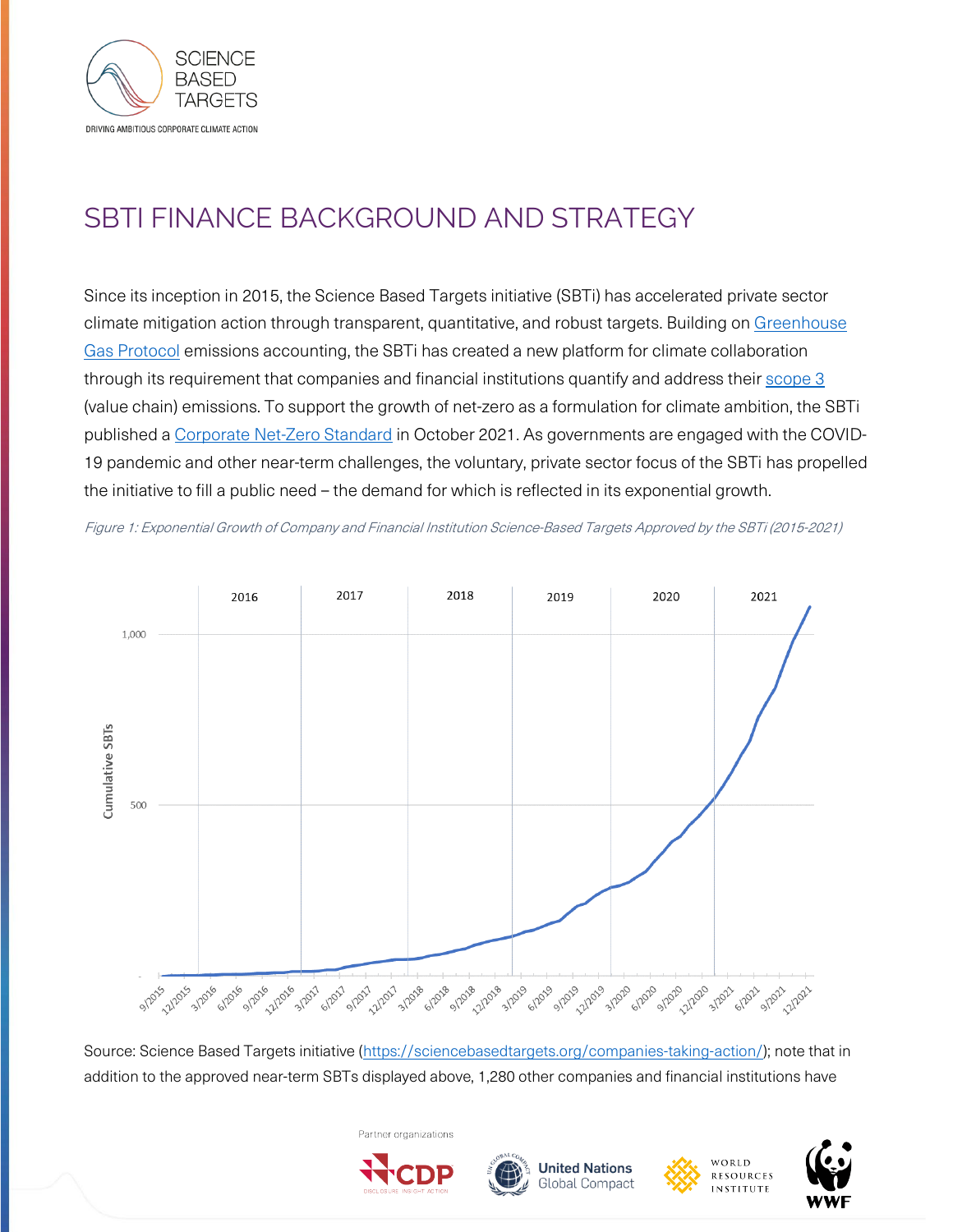publicly committed to setting SBTs, bringing the total number of approved and committed SBTs to more than 2,400 as of January 2022.

### SBTi Finance Theory of Change

SBTi seeks to align all relevant economic actors across value chains under a common goal, and thereby create incentives and eliminate barriers for broader Paris-aligned systemic transformation. As such, we have expanded our resources for financial institutions in recognition of thei[r central role](https://sciencebasedtargets.org/wp-content/uploads/2020/02/SBT-FI-ToC-2-27-20-final.pdf) in disseminating and achieving science-based targets at scale through engagement and capital allocation.

To make science-based target setting standard practice, the SBTi is generating a critical mass of companies and financial institutions with science-based targets (SBTs) by developing methods, criteria, guidance and tools to reduce barriers to adoption. The SBTi achieves impacts broader than the sum of its parts through company and financial institution peer influence, defining best-practice for GHG mitigation targets within key sectors, and demonstrating to policymakers the level of ambition that can be achieved. The figure below illustrates the tipping point aspect of SBTi's theory of change; regulation is mentioned in the figure as a complementary action to address laggard, high-emitting companies.



I[n 2018,](https://sciencebasedtargets.org/wp-content/uploads/2019/03/SBT-FI-EAG-9.20-summary_SAG10.9.18.pdf) we began to develop target-setting methods covering financial institutions' investment and lending portfolios. The technical development was integrated with a stakeholder engagement process that included method road testing, public workshops, and the convening of an **Expert Advisory Group**. This process culminated in the publication of the SBTi Finance framework in October 2020, which included three target-setting methods[, criteria for financial institution science-based targets,](https://sciencebasedtargets.org/resources/files/SBTi-Criteria-and-Recommendations-for-Financial-Institutions.pdf) a [finance](https://sciencebasedtargets.org/finance-tool)  [target-setting tool,](https://sciencebasedtargets.org/finance-tool) and [a guidance document](https://sciencebasedtargets.org/resources/files/Financial-Sector-Science-Based-Targets-Guidance-Pilot-Version.pdf) with case studies. Rather than covering all aspects of investment and lending portfolios, the SBTi Finance framework focuses on financial institutions' electricity generation project finance, commercial real estate, residential mortgages, and corporate debt and equity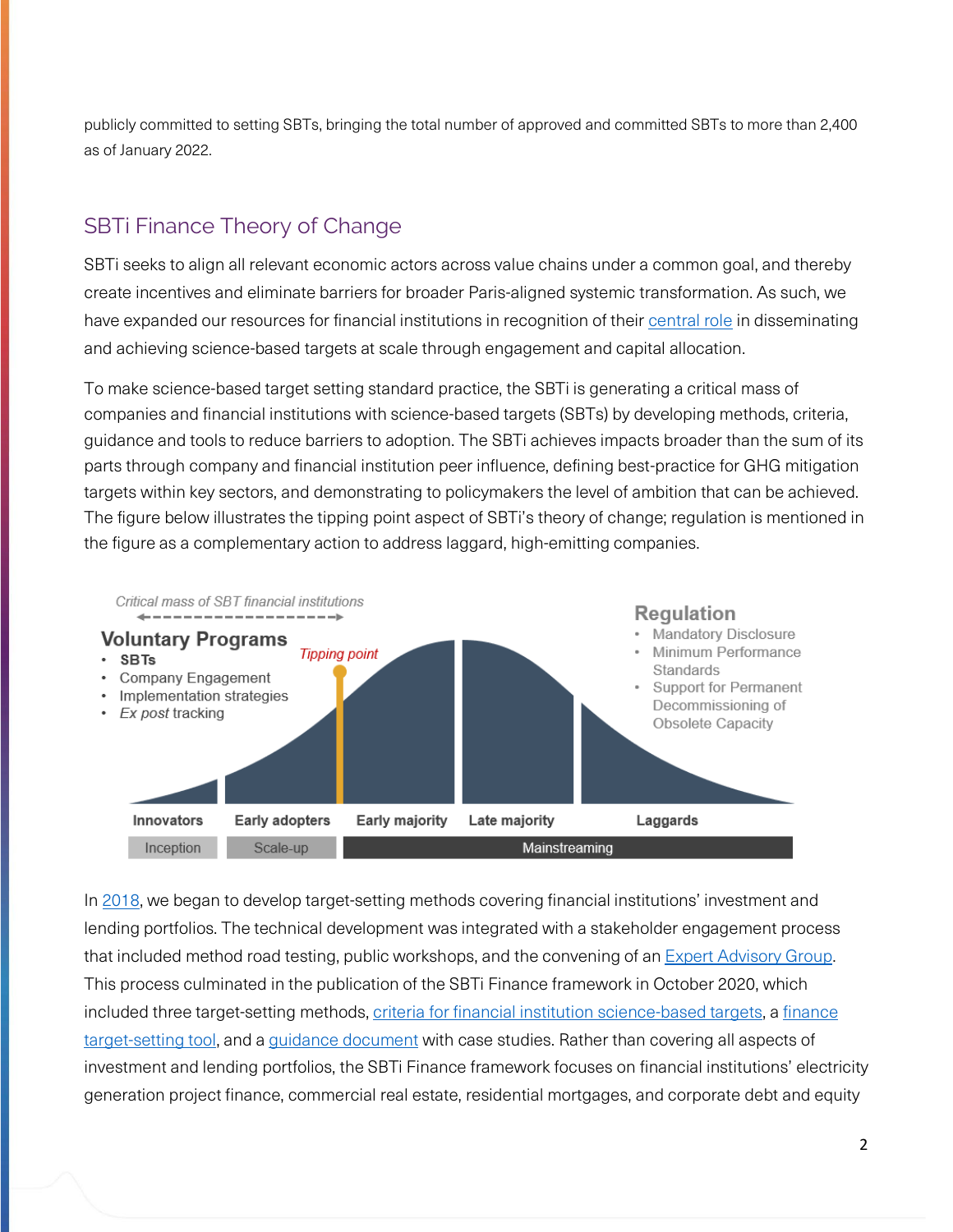activities with established data methodological climate scenario links. Financial institutions are using these resources t[o set science-based targets](https://sciencebasedtargets.org/blog/validation-of-the-first-financial-institution-science-based-targets-a-turning-point-for-the-sector) on their investment and lending portfolios.

To broaden our organizational coverage, the SBTi published a [Private Equity Guidance](https://sciencebasedtargets.org/resources/files/SBTi-Private-Equity-Sector-Guidance.pdf) in November 2021. Following the launch of the SBTi Corporate Net-Zero Standard, we also published a draft [SBTi Net-](https://sciencebasedtargets.org/net-zero-for-financial-institutions)[Zero Foundations for Financial Institutions](https://sciencebasedtargets.org/net-zero-for-financial-institutions) draft for public comment during COP26, thereby commencing our Net-Zero Standard development process for financial institutions.

#### SBTi in the Financial Sector

Whereas the SBTi is the sole global option for companies in the real economy to set science-based targets, the financial sector includes a broad and growing range of climate and ESG initiatives. The United Nations Environment Program Finance Initiative [\(UNEP FI\)](https://www.unepfi.org/) is an illustrious example of the numerous climate programs that predate the SBTi. During the tenure of the SBTi, additional initiatives have arisen focused on financed emissions accounting (e.g[. PCAF\)](https://carbonaccountingfinancials.com/), net-zero (e.g. th[e Net-Zero Asset Owners Alliance,](https://www.unepfi.org/net-zero-alliance/) [GFANZ\)](https://www.gfanzero.com/), and new product development (e.g. [Climate Bonds Initiative,](https://www.climatebonds.net/) the [Climate Warehouse\)](https://www.worldbank.org/en/programs/climate-warehouse), among other areas. As the number of financial initiatives has grown, six characteristics differentiate the SBTi from its peers:

- Quantitative, transparent, and robust targets. Science-based targets are greenhouse gas (GHG) reduction targets that align with 1.5°C (and well-below 2°C) climate scenarios from the IPCC and the [IEA.](https://www.iea.org/reports/net-zero-by-2050) They are exclusively focused on climate mitigation and do not cover other ESG metrics, technologies, or policy positions. Between 2015 and 2020, companies with science-based targets approved by SBTi [reduced their GHG emissions by 29%](https://sciencebasedtargets.org/sbti-progress-report-2020) on aggregate.
- Independent assessment. All science-based targets are objectively verified by the Target Validation Team of the SBTi based on a public [protocol](https://sciencebasedtargets.org/resources/files/Target-Validation-Protocol.pdf) and set of [criteria.](https://sciencebasedtargets.org/resources/files/SBTi-criteria.pdf) The SBTi is not a membership organization, industry association, or advocacy group.
- Ambition anchored in climate science. SBTi methods and criteria follow the highest level of mitigation ambition, for example with no allowance for offsets or reliance on high-overshoot scenarios. This stringency is reflected in the **SBTi Corporate Net-Zero Standard**. As new scenarios and target-setting methods are developed, SBTi ensures consistency across time and sectors.
- Integration with companies in the real economy. The SBTi is the only initiative with criteria for financial sector emissions reductions as well as established company-level frameworks across more than 50 sectors in the real economy. This reflects our theory of change that financial institutions can most effectively support climate stabilization by engaging with clients and investees to reduce their GHG emissions.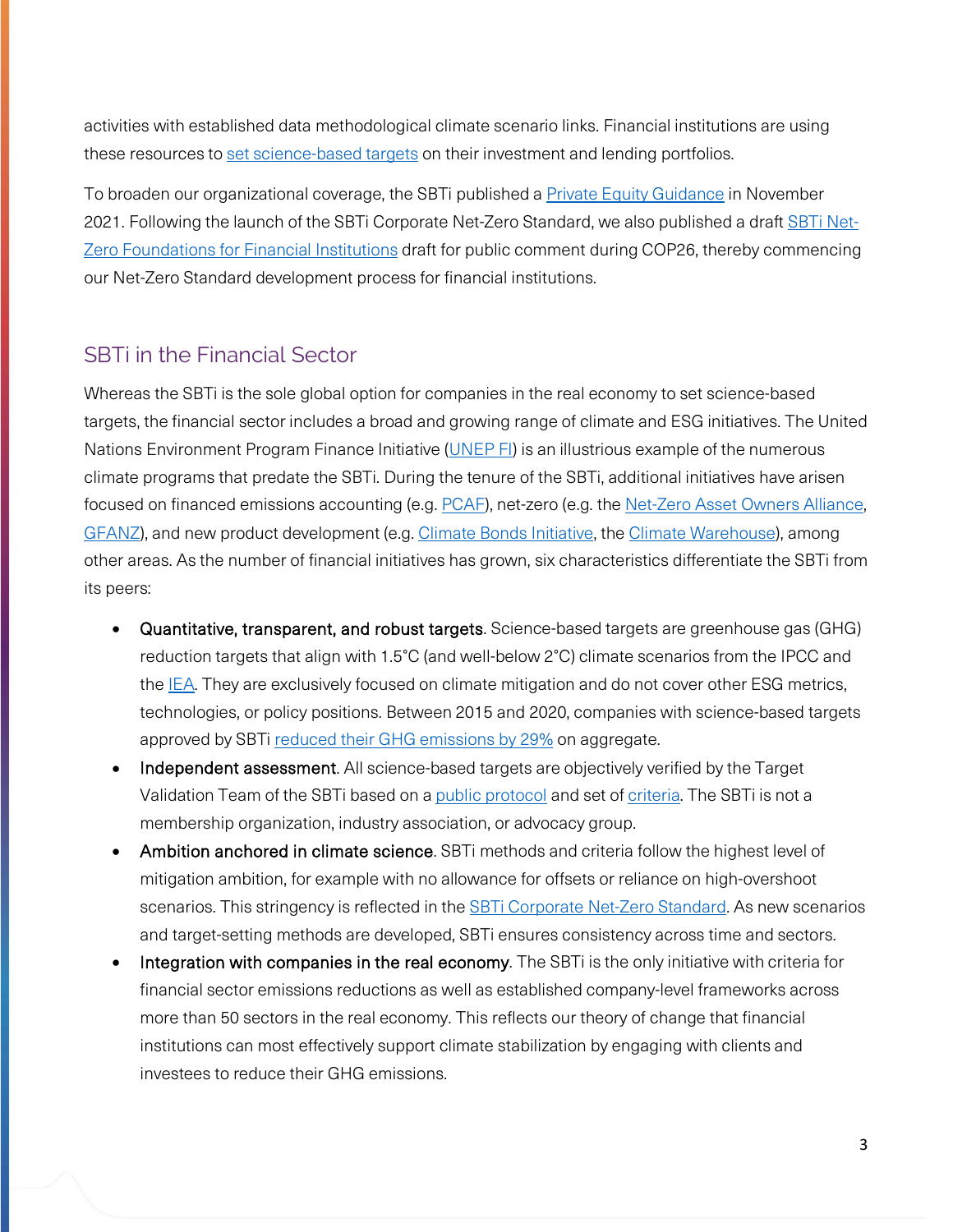- Global coverage and participation. As of April 2022, 1,330 companies and financial institutions from 50 countries have [approved science-based targets.](https://sciencebasedtargets.org/companies-taking-action/)
- Harmonization with peer initiatives and reporting standards. The financial sector is undergoing a rapid innovation and growth phase when it comes to climate. The SBTi is harmonizing with the UNEP-convened net-zero initiatives, for example with our [NZAOA comparison table,](https://sciencebasedtargets.org/resources/files/AOA-SBTi-comparison-table.pdf) and is working toward further integration in 2022.

These characteristics differentiate the SBTi from its peers and help to explain the initiative's exponential growth. The SBTi's founding partners are four of the largest environmental organizations in the world (CDP, UN Global Compact, WRI, and WWF). This unique heritage enables the SBTi to lead climate ambition within the financial sector. The value of the SBTi is further defined by its extensive stakeholder engagement process for resource development and deployment. While the financial sector includes a broad range of issues and agendas, the SBTi's stakeholder engagement ensures the practicality and credibility of our resources.

Financial institutions have a range of rationale when it comes to setting SBTs and having them validated by the SBTi. The value of SBTi validation for financial institutions is rooted in the initiative's leading ambition, independent assessment, and established links with companies in the real economy. In explaining th[e business case for science-based targets,](https://sciencebasedtargets.org/resources/files/Financial-Sector-Science-Based-Targets-Guidance-Pilot-Version.pdf) financial institutions have also attributed the need to build resilience and increase competitiveness, drive innovation, build credibility and reputation, influence and prepare for shifts in public policy and regulations, and demonstrate leadership.

# SBTi Finance Strategy

To support emissions reductions commensurate with 1.5° C stabilization, SBTi Finance is developing resources to establish SBTs as the acknowledged and adopted best practice for net-zero financial institutions. Defining net-zero and portfolio alignment methods are strategic focus areas for SBTi Finance to support mitigation ambition across financial institutions and their investees and clients. SBTi Finance is building long-term capacity to provide thought leadership, assessment of near- and long-term SBTs, engagement support, and tracking of target-setters' performance.

Three strategic pillars that support this broader goal are enhanced financial institution engagement of companies to promote SBT adoption, SBT integration with capital markets, and harmonization with peer initiatives. The SBTi temperature rating method is an example of the resources that SBTi has developed to support financial institution company engagement. Capital market integration is expected to be linked with climate data and new financial product development. Harmonization with peer initiatives is an ongoing activity that's linked with SBT adoption by large and influential financial institutions.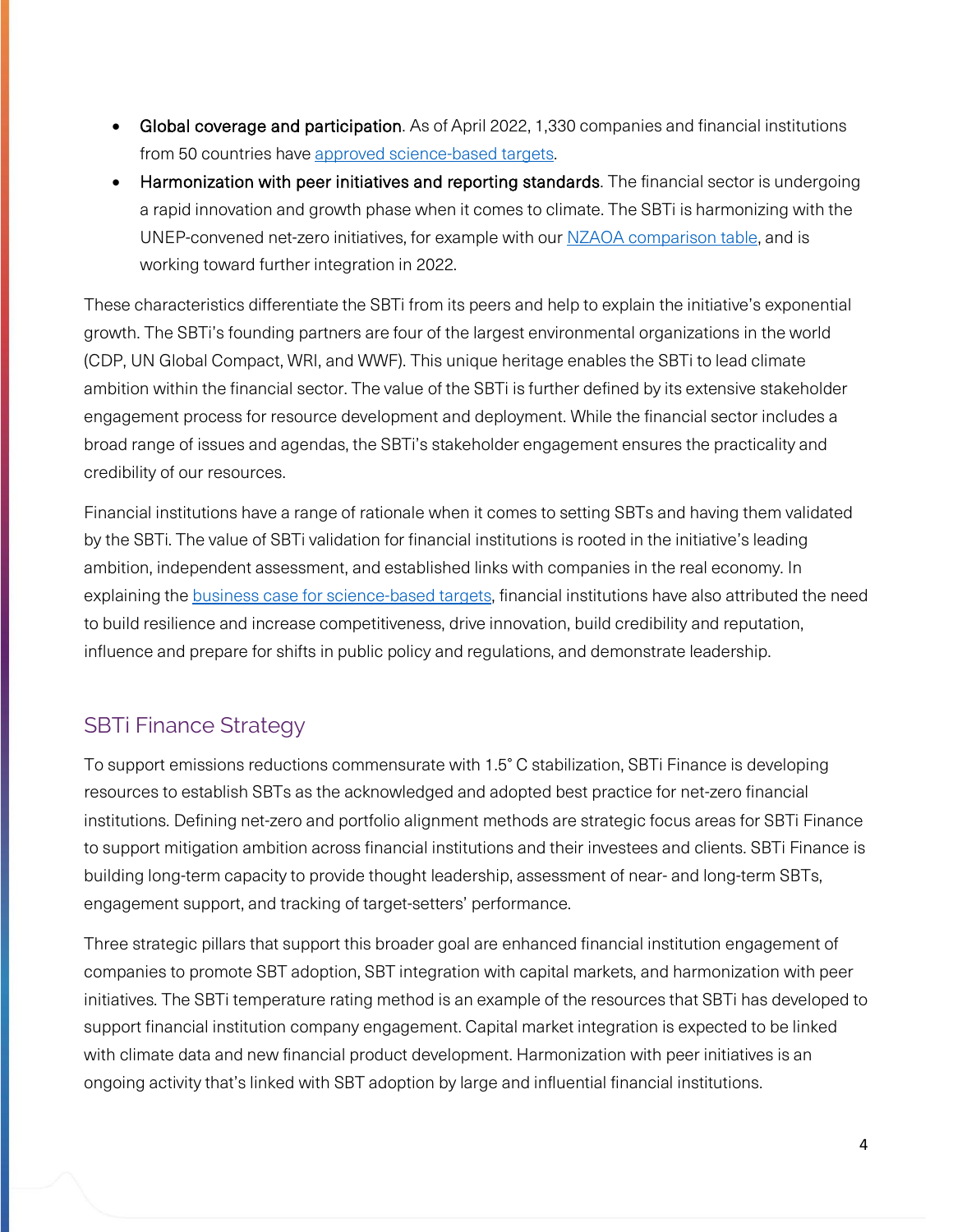## SBTi Finance Near-Term Plan

To support the halving of GHG emissions by 2030 and continued exponential growth of science-based targets, the SBTi Finance team has developed a near-term plan. In 2022, we aim to:

- Update and expand the SBTi Finance framework. This will include updated criteria for financial institution science-based targets and additional target validation capacity.
- Uptake: a related goal for 2022 is to reach 200 financial institution commitments to set sciencebased targets with 100 financial institution targets submitted and assessed by SBTi. The 100 published FI SBTs goal includes the group of 55 publicly committed [financial institutions](https://docs.google.com/spreadsheets/d/1UL4y5MagRs5RiLdGeQyTuFPK6vDoJo00a_vtnLtYt4A/edit#gid=0) with targets due in October 2022.
- Publish the revised **SBTi Net-Zero Foundations for Financial Institutions** paper and a draft **SBTi** Net-Zero Standard for Financial Institutions. The SBTi Finance Net-Zero Standard follows the Corporate Net-Zero Standard and will similarly provide a link between high-level commitments and institution-level near-term target setting. Pending funding, the SBTi Finance Net-Zero Standard development will include partnership and coordination with the Net-Zero Insurance [Alliance.](https://www.unepfi.org/net-zero-insurance/)
- Develop and disseminate **SBTi Finance meta-criteria** for assessing alternate methods and resources. The meta-criteria will be linked with our net-zero work.
- Integration with **SBTi sector method developments**. Starting with the Forest, Land and [Agriculture \(FLAG\)](https://sciencebasedtargets.org/sectors/forest-land-and-agriculture) consultation, [Steel,](https://sciencebasedtargets.org/sectors/steel) [Transport,](https://sciencebasedtargets.org/sectors/transport) and [Buildings](https://sciencebasedtargets.org/sectors/buildings) sector work, SBTi Finance will update its resources to leverage new developments.
- PCAF Integration and Guidance. In collaboration with PCAF, the SBTi is developing guidance for financial institutions on using financed emissions assessments to set science-based targets. This includes recommendations on how PCAF can be used as a screening tool to identify areas of most material emissions and guidance for financial institutions on the most appropriate SBTi target setting method (SDA, Portfolio Coverage, or Temperature Rating) based on PCAF results.
- Aligning TCFD reporting with science-based targets. The SBTi is developing guidance for companies on how to develop a TCFD report that demonstrates a company's alignment with climate science. The guidance clarifies how science-based targets and net-zero target setting are tangible ways for companies to successfully assess and manage their climate risk and transition their business to thrive in a zero-carbon economy.
- Securities underwriting target-setting methods and target validation criteria. This work will explore both the adaptation of existing target-setting methods and the development of new targetsetting methods. The method and criteria development will include pilot testing by financial institutions and stakeholder review.